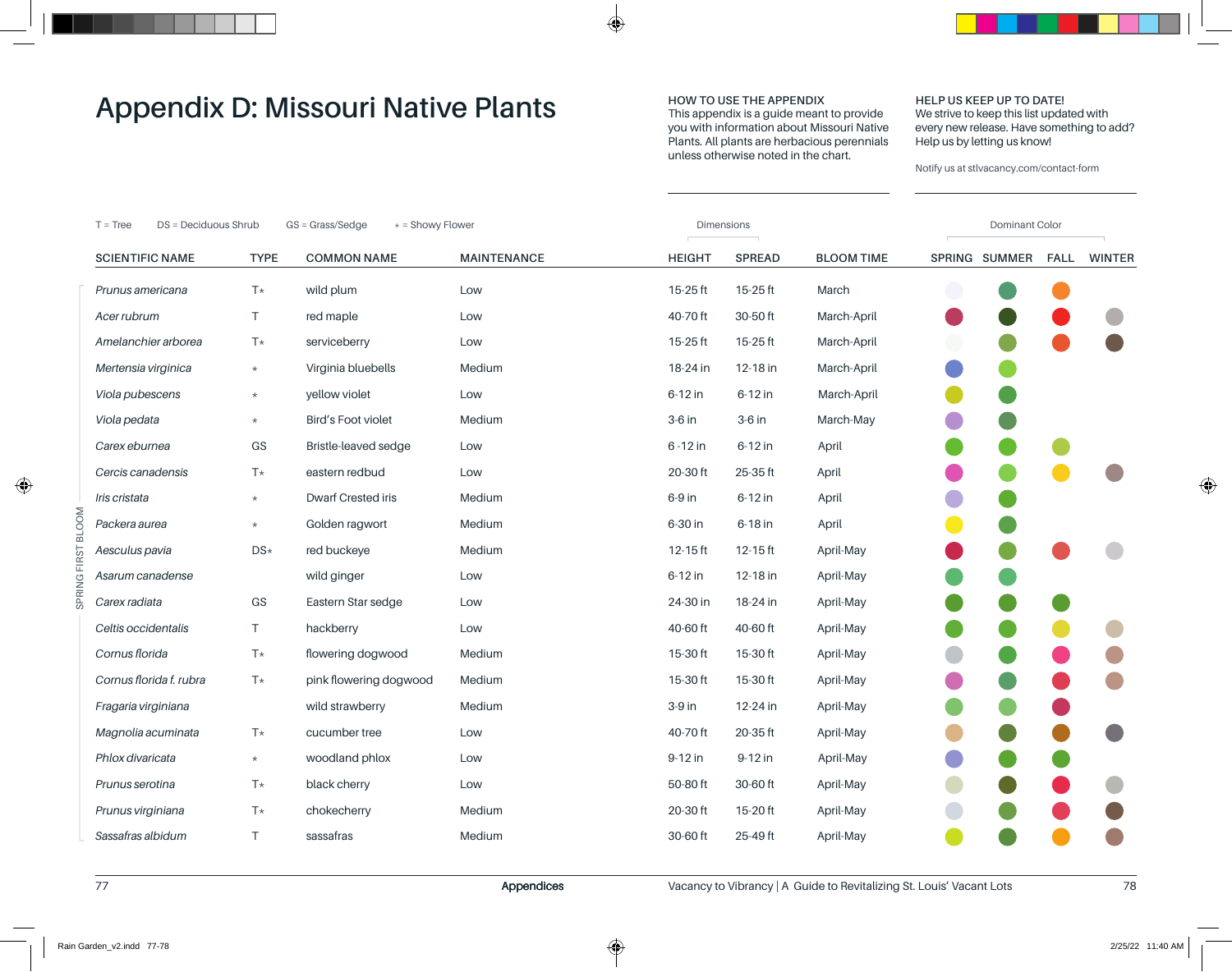## **HOW TO USE THE APPENDIX**

This appendix is a guide meant to provide you with information about Missouri Native Plants. All plants are herbacious perennials unless otherwise noted in the chart.

#### **HELP US KEEP UP TO DATE!** We strive to keep this list updated with every new release. Have something to add? Help us by letting us know!

Notify us at stlvacancy.com/contact-form

| * = Showy Flower<br>DS = Deciduous Shrub<br>GS = Grass/Sedge<br>$T = Tree$ |             |                       |                    | Dimensions    |               |                   |            | Dominant Color |             |               |  |  |
|----------------------------------------------------------------------------|-------------|-----------------------|--------------------|---------------|---------------|-------------------|------------|----------------|-------------|---------------|--|--|
| <b>SCIENTIFIC NAME</b>                                                     | <b>TYPE</b> | <b>COMMON NAME</b>    | <b>MAINTENANCE</b> | <b>HEIGHT</b> | <b>SPREAD</b> | <b>BLOOM TIME</b> |            | SPRING SUMMER  | <b>FALL</b> | <b>WINTER</b> |  |  |
| Sedum ternatum                                                             |             | wild stonecrop        | Low                | $3-6$ in      | 6-9 in        | April-May         |            |                |             |               |  |  |
| Silene caroliniana                                                         | $\star$     | wild pink             | Medium             | 9-12 in       | 9-12 in       | April-May         |            |                |             |               |  |  |
| Staphylea trifolia                                                         | DS*         | bladdernut            | Low                | $10-15$ ft    | 10-20 ft      | April-May         |            |                |             |               |  |  |
| Waldsteinia fragarioides                                                   |             | barren strawberry     | Low                | 3-6 in        | 6-12 in       | April-May         |            |                |             |               |  |  |
| Antennaria parlinii                                                        | $\star$     | pussy toes            | Low                | 6-12 in       | 9-18 in       | April-June        |            |                |             |               |  |  |
| Antennaria plantaginifolia                                                 |             | pussy toes            | Low                | 6-12 in       | 9-18 in       | April-June        |            |                |             |               |  |  |
| Antennaria neglecta                                                        | $\star$     | field pussytoes       | Medium             | 6-12 in       | 6-12 in       | April-June        | $\bigodot$ |                |             |               |  |  |
| Erigeron pulchellus                                                        | $\star$     | Robin's plantain      | Low                | 18-24 in      | 18-24 in      | April-June        | $\bigodot$ |                |             |               |  |  |
| Packera obovata                                                            | $\star$     | roundleaf groundsel   | Medium             | 12-18 in      | 6-12 in       | April-June        |            |                |             |               |  |  |
| Viola pedatifida                                                           | $\star$     | prairie violet        | Low                | 6-9 in        | 6-9 in        | April-June        |            |                |             |               |  |  |
| Viola striata                                                              | $\star$     | striped cream violet  | Medium             | 9-12 in       | 9-12 in       | April-June        |            |                |             |               |  |  |
| Viola sororia                                                              | $\star$     | common blue violet    | Medium             | 6-9 in        | 6-9 in        | April-August      |            |                |             |               |  |  |
| Carex pensylvanica                                                         | GS          | Pennsylvania sedge    | Low                | 6-12 in       | 6-12 in       | May               |            |                |             |               |  |  |
| Carex praegracilis                                                         | GS          | clustered field sedge | Low                | 24-36 in      | 24-36 in      | May               |            |                |             |               |  |  |
| Cladrastis kentukea                                                        | T.          | yellowwood            | Low                | 30-50 ft      | 40-55 ft      | May               |            |                |             |               |  |  |
| Crataegus crus-galli                                                       | $T*$        | cockspur thorn        | Medium             | 25-35 ft      | 25-35 ft      | May               | $\bigodot$ |                |             |               |  |  |
| Crataegus nitida                                                           | T*          | hawthorn              | Medium             | 20-30 ft      | 20-30 ft      | May               |            |                |             |               |  |  |
| Crataegus viridis                                                          | T*          | green hawthorn        | Low                | 25-35 ft      | 25-35 ft      | May               |            |                |             |               |  |  |
| Phlox bifida                                                               | $\star$     | sand phlox            | Medium             | $3-6$ in      | 6-12 in       | May               |            |                |             |               |  |  |
| Prunus mexicana                                                            | T*          | mexican plum          | Medium             | 15-25 ft      | $15-25$ ft    | May               |            |                |             |               |  |  |
| Callirhoe involucrata                                                      | $\star$     | purple poppy mallow   | Low                | 6-12 in       | 6-36 in       | May-June          |            |                |             |               |  |  |
| Carex laxiculmis                                                           | GS          | creeping sedge        | Low                | 6-12 in       | 6-12 in       | May-June          |            |                |             |               |  |  |

SPRING FIRST BLOOM

SPRING FIRST BLOOM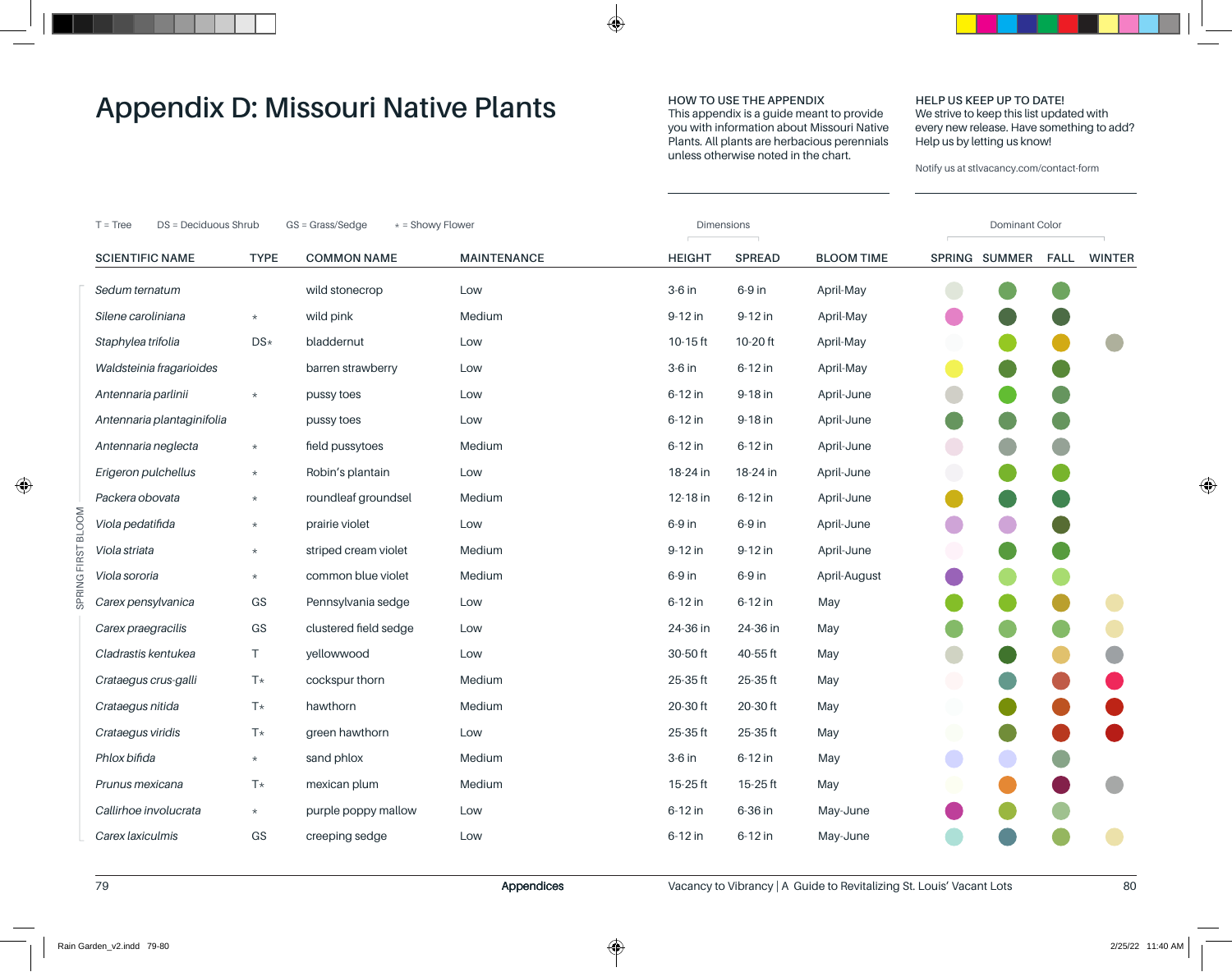## **HOW TO USE THE APPENDIX**

This appendix is a guide meant to provide you with information about Missouri Native Plants. All plants are herbacious perennials unless otherwise noted in the chart.

#### **HELP US KEEP UP TO DATE!** We strive to keep this list updated with every new release. Have something to add? Help us by letting us know!

|              | * = Showy Flower<br>$T = Tree$<br>DS = Deciduous Shrub<br>GS = Grass/Sedge |             |                           | <b>Dimensions</b>  |               |               |                   | Dominant Color |               |  |             |  |  |
|--------------|----------------------------------------------------------------------------|-------------|---------------------------|--------------------|---------------|---------------|-------------------|----------------|---------------|--|-------------|--|--|
|              | <b>SCIENTIFIC NAME</b>                                                     | <b>TYPE</b> | <b>COMMON NAME</b>        | <b>MAINTENANCE</b> | <b>HEIGHT</b> | <b>SPREAD</b> | <b>BLOOM TIME</b> |                | SPRING SUMMER |  | FALL WINTER |  |  |
|              | Chionanthus virginicus                                                     | $T*$        | fringe tree               | Low                | $12 - 20$ ft  | $12-20$ ft    | May-June          |                |               |  |             |  |  |
|              | Cornus alternifolia                                                        | DS*         | Pagoda dogwood            | Low                | 15-25 ft      | 20-32 ft      | May-June          |                |               |  |             |  |  |
|              | Liriodendron tulipifera                                                    | T*          | tulip tree                | Low                | 60-90 ft      | 30-50 ft      | May-June          |                |               |  |             |  |  |
|              | Sedum pulchellum                                                           | $\star$     | widow's cross             | Low                | 6-12 in       | 6-12 in       | May-June          |                |               |  |             |  |  |
|              | Sisyrinchium angustifolium                                                 | $\star$     | blue-eyed grass           | Medium             | 18-24 in      | 6-12 in       | May-June          |                |               |  |             |  |  |
|              | Carex bromoides                                                            | ${\sf GS}$  | brome-like sedge          | Low                | 9-12 in       | 9-12 in       | May-July          |                |               |  |             |  |  |
| <b>BLOOM</b> | Coreopsis lanceolata                                                       | $\star$     | lanceleaf coreopsis       | Medium             | 12-24 in      | 12-18 in      | May-July          |                |               |  |             |  |  |
|              | Dalea candida                                                              | $\star$     | white prairie clover      | Low                | 12-24 in      | 9-18 in       | May-July          |                |               |  |             |  |  |
|              | Mitchella repens                                                           |             | partridge berry           | Low                | 3 in          | 6-12 in       | May-July          |                |               |  |             |  |  |
|              | Phlox pilosa subsp. ozarkana *                                             |             | ozark phlox               | Medium             | 12-24 in      | 12-18 in      | May-July          |                |               |  |             |  |  |
|              | Glandularia canadensis                                                     | $\star$     | rose verbena              | Low                | 6-18 in       | 12-24 in      | May-August        |                |               |  |             |  |  |
|              | Oenothera macrocarpa                                                       | $\star$     | Missouri primrose         | Low                | 9-12 in       | 12-18 in      | May-August        |                |               |  |             |  |  |
|              | Verbena stricta                                                            | $\star$     | hoary vervain             | Low                | 24-48 in      | 18-24 in      | May-September     |                |               |  |             |  |  |
|              | Crataegus phaenopyrum                                                      | T*          | Washington hawthorn       | Medium             | 20-30 ft      | 20-30 ft      | June              |                |               |  |             |  |  |
|              | Desmanthus illinoensis                                                     | $\star$     | Illinois bundleflower     | Low                | 24-36 in      | 24-36 in      | June              |                |               |  |             |  |  |
|              | Ptelea trifoliata                                                          | T           | hop tree                  | Low                | 15-20 ft      | $15-20$ ft    | June              |                |               |  |             |  |  |
|              | Tilia americana                                                            | T.          | American linden           | Low                | 50-80 ft      | 30-50 ft      | June              |                |               |  |             |  |  |
| <b>BLOOM</b> | Echinacea pallida                                                          | $\star$     | pale purple coneflower    | Low                | 24-36 in      | $12 - 18$     | June-July         |                |               |  |             |  |  |
|              | Opuntia macrorhiza                                                         | $\star$     | plains prickly pear       | Low                | 6-12 in       | 6-12 in       | June-July         |                |               |  |             |  |  |
| R FIRST      | Asclepias syriaca                                                          | $\star$     | common milkweed           | Low                | 24-36 in      | 9-12 in       | June-August       |                |               |  |             |  |  |
| <b>SUMME</b> | Asclepias tuberosa                                                         | $\star$     | <b>Butterfly Milkweed</b> | Low                | 12-30 in      | 12-18 in      | June-August       |                |               |  |             |  |  |
|              | <b>Buchloe dactyloides</b>                                                 | GS          | buffalo grass             | Low                | 3-9 in        | 6-12 in       | June-August       |                |               |  |             |  |  |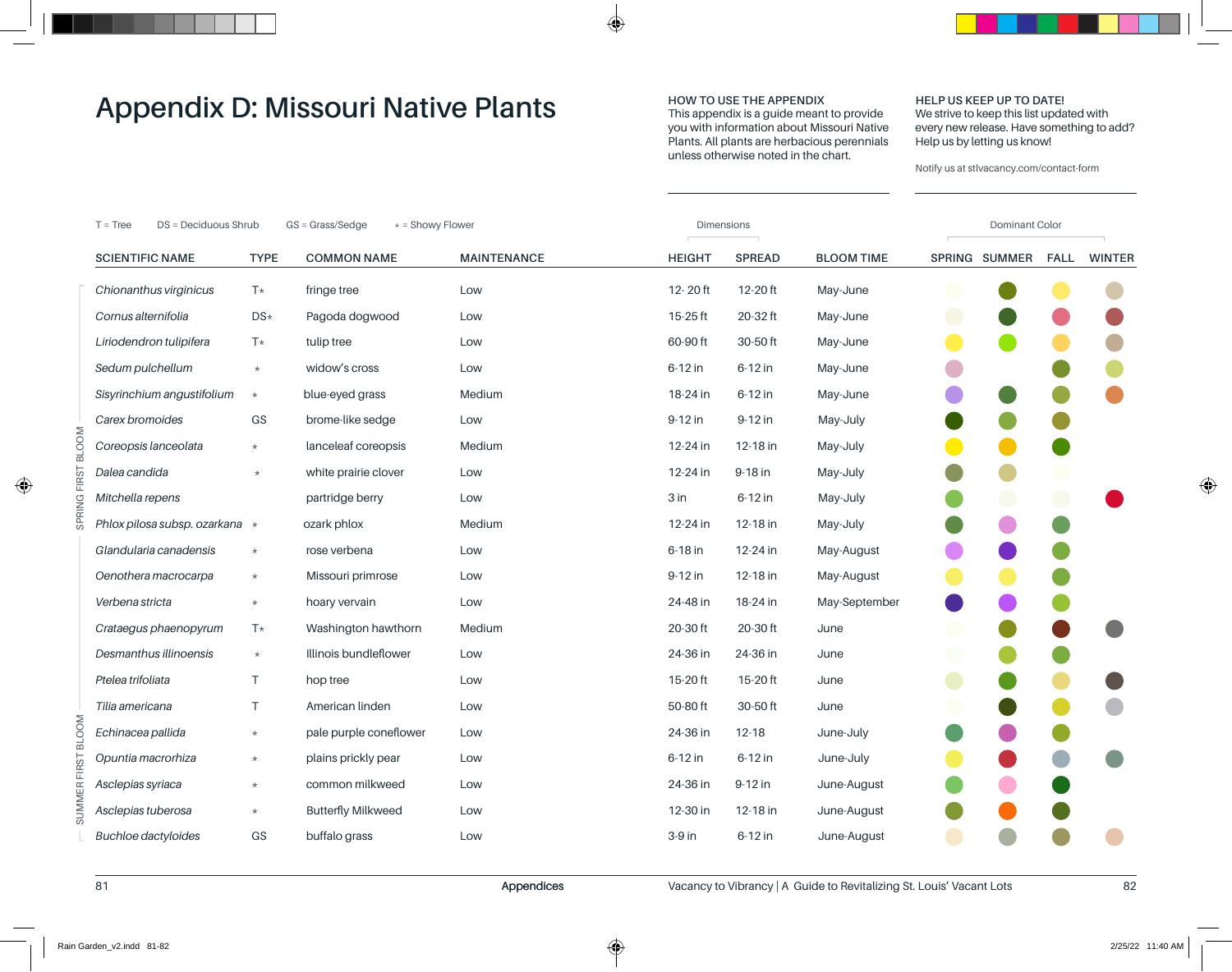## **HOW TO USE THE APPENDIX**

This appendix is a guide meant to provide you with information about Missouri Native Plants. All plants are herbacious perennials unless otherwise noted in the chart.

#### **HELP US KEEP UP TO DATE!** We strive to keep this list updated with every new release. Have something to add? Help us by letting us know!

| DS = Deciduous Shrub<br>GS = Grass/Sedge<br>* = Showy Flower<br>$T = Tree$ |             |                                |                    | <b>Dimensions</b> |               |                   |  | Dominant Color |             |               |  |  |
|----------------------------------------------------------------------------|-------------|--------------------------------|--------------------|-------------------|---------------|-------------------|--|----------------|-------------|---------------|--|--|
| <b>SCIENTIFIC NAME</b>                                                     | <b>TYPE</b> | <b>COMMON NAME</b>             | <b>MAINTENANCE</b> | <b>HEIGHT</b>     | <b>SPREAD</b> | <b>BLOOM TIME</b> |  | SPRING SUMMER  | <b>FALL</b> | <b>WINTER</b> |  |  |
| Callirhoe bushii                                                           | $\star$     | Bush's poppy mallow            | Low                | 12-18 in          | 12-24 in      | June-August       |  |                |             |               |  |  |
| Campanula rotundifolia                                                     | $\star$     | harebell                       | Low                | 12-18 in          | 6-12 in       | June-September    |  |                |             |               |  |  |
| Dalea purpurea                                                             | $\star$     | purple prairie clover          | Low                | 12-36 in          | 12-18 in      | June-August       |  |                |             |               |  |  |
| Desmodium canadense                                                        | $\star$     | showy tick trefoil             | Low                | 24-60 in          | 12-24 in      | June-August       |  |                |             |               |  |  |
| Echinacea purpurea                                                         | $\star$     | purple coneflower              | Low                | 24-60 in          | 18-24 in      | June-August       |  |                |             |               |  |  |
| Heliopsis helianthoides                                                    | $\star$     | oxeye sunflower                | Low                | 36-72 in          | 24-48 in      | June-August       |  |                |             |               |  |  |
| Asclepias verticillata                                                     | $\star$     | whorled milkweed               | Low                | 12-30 in          | 12-24 in      | June-September    |  |                |             |               |  |  |
| Cassia fasciculata                                                         | $\star$     | partridge pea                  | Low                | 12-36 in          | 12-36 in      | June-September    |  |                |             |               |  |  |
| Coreopsis tinctoria                                                        | $\star$     | plains coreopsis               | Low                | 12-48 in          | 12-18 in      | June-September    |  |                |             |               |  |  |
| Ratibida columnaris                                                        | $\star$     | mexican hat                    | Medium             | 12-36 in          | 12-18 in      | June-September    |  |                |             |               |  |  |
| Rudbeckia hirta                                                            | $\star$     | black-eyed susan               | Low                | 24-36 in          | 12-24 in      | June-September    |  |                |             |               |  |  |
| Evolvulus nuttallianus                                                     | $\star$     | shaggy dwarf morning glory Low |                    | 12-18 in          | 12-18 in      | June-frost        |  |                |             |               |  |  |
| <b>Bidens aristosa</b>                                                     | $\star$     | tickseed sunflower             | Low                | 36-72 in          | 12-24 in      | July-August       |  |                |             |               |  |  |
| Amorpha canescens                                                          | $\star$     | lead plant                     | Low                | 24-36 in          | 24-30 in      | July-September    |  |                |             |               |  |  |
| Monarda fistulosa                                                          | $\star$     | wild bergamot                  | Medium             | 24-48 in          | 24-36 in      | July-September    |  |                |             |               |  |  |
| Silphium integrifolium                                                     | $\star$     | rosin weed                     | Low                | 24-72 in          | 12-36 in      | July-September    |  |                |             |               |  |  |
| Silphium perfoliatum                                                       | $\star$     | cup plant                      | Low                | 48-96 in          | 12-36 in      | July-September    |  |                |             |               |  |  |
| Symphyotrichum novae-angliae *                                             |             | New England aster              | Medium             | 36-72 in          | 24-36 in      | August-September  |  |                |             |               |  |  |
| Elephantopus carolinianus                                                  | $\star$     | elephant's foot                | Low                | 24-36 in          | 24-36 in      | August-September  |  |                |             |               |  |  |
| Rudbeckia fulgida var. umbrosa *                                           |             | orange coneflower              | Low                | 20-30 in          | 24-36 in      | August-September  |  |                |             |               |  |  |
| Symphyotrichum oblongifolium *                                             |             | aromatic aster                 | Medium             | 12-36 in          | 12-36 in      | August-September  |  |                |             |               |  |  |
| Sporobolus heterolepis                                                     | GS          | prairie dropseed               | Low                | 24-36 in          | 24-36 in      | August-October    |  |                |             |               |  |  |